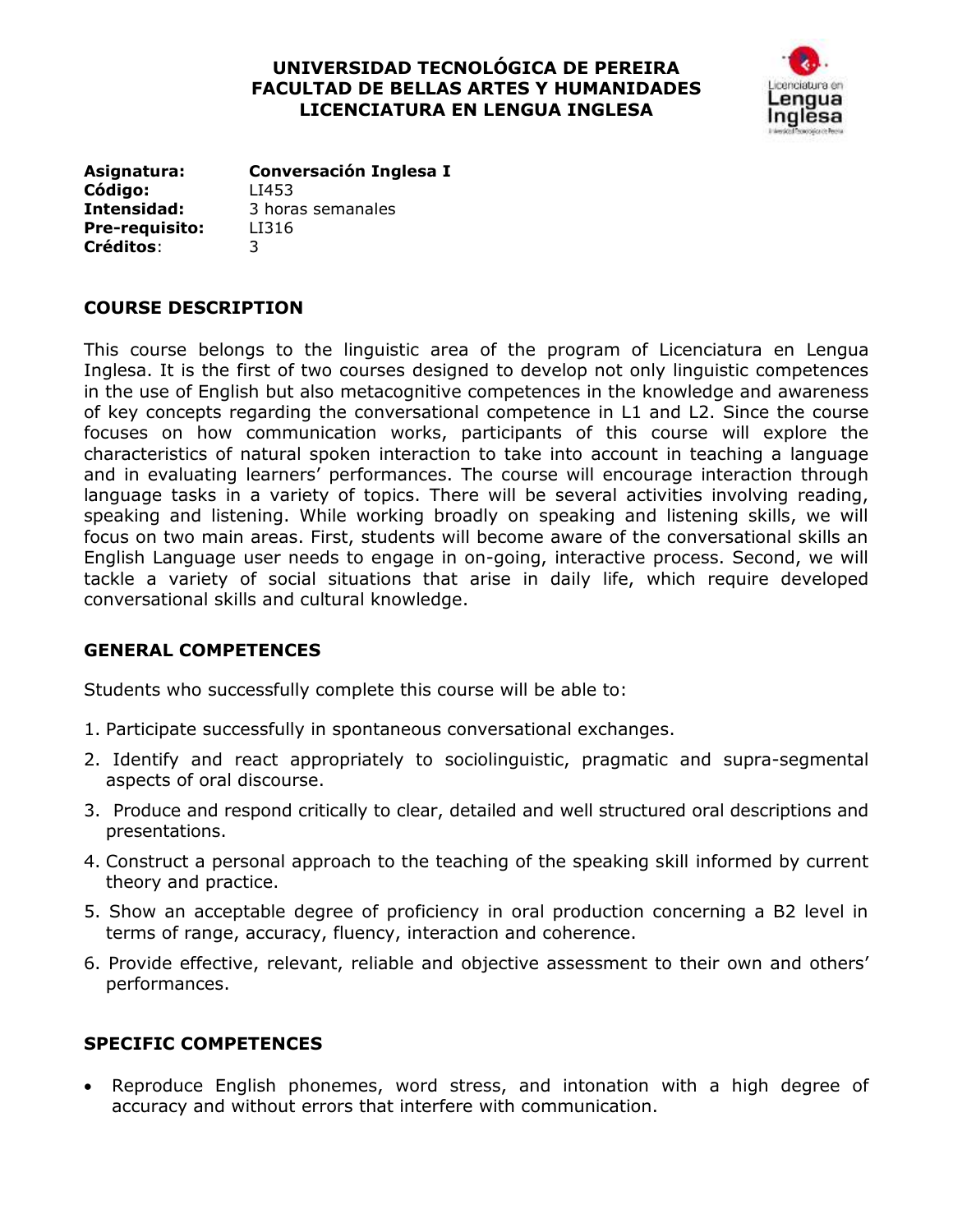- Employ an extensive vocabulary of common and specialized lexemes to construct propositionally and linguistically complex sentences on concrete and abstract themes in the field of ELT.
- Formulate extended, continuous discourse employing complex lines of argument on familiar topics.
- Effectively employ linguistic and non-linguistic techniques in order to initiate, maintain, intervene in, take and yield "the floor" and end conversations.
- Paraphrase own and other speakers' messages.
- Deliver a lecture or talk within the field of ELT, provided the subject matter is familiar and the presentation straightforward and clearly structured.
- Participate actively in an animated conversation with one or more native speakers.
- Participate fully in interviews, either as interviewer or interviewee, fluently expanding and developing points of discussion.
- Negotiate transactions and solutions to problems and conflicts.
- Effectively use supra-segmental aspects of discourse (e.g. intonation, register, body language, etc.) to convey indirect messages.
- Respond, with a high degree of appropriateness, to verbal, non-verbal, and suprasegmental cues in order to make subtle adjustments in one's discourse.

# **CONTENT AREAS TO DEVELOP**

- **1.** Qualitative aspects of spoken language use: range, accuracy, fluency, interaction and coherence.
- **2.** Use of illustrative descriptors for oral production: Self-assessment, overall oral production, conversation, goal-oriented cooperation, and transactions.
- **3.** Conversational competence
- **4.** Vague language, fillers, discourse markers, routines and lexical phrases.
- **5.** Heads and tails, grammatical incompletion, ellipsis and deixis.
- **6.** Formulaic language
- **7.** Scaffolding
- **8.** Coherence and cohesion
- **9.** Functional competence
- **10.** Speech acts: Apologies, Compliments, and Thanks.
- **11.** Register, colloquialisms and idioms.
- **12.** Communication strategies.
- **13.** Grice's cooperative principle
- **14.** Interactional and transactional talk
- **15.** Teaching speaking to teenager and adult population.

| <b>WEEK</b>   | <b>TOPICS AND ACTIVITIES</b>                                          | <b>RESOURCES</b>            |
|---------------|-----------------------------------------------------------------------|-----------------------------|
|               | Qualitative aspects of spoken language use:                           | Common<br>European          |
|               | range, accuracy, fluency, interaction and                             | Framework of Reference      |
|               | coherence.                                                            | for languages (2001).       |
| $\mathcal{P}$ | Use of illustrative descriptors for oral Common                       | European                    |
|               | production: Self-assessment, overall oral Framework of Reference      |                             |
|               | production, conversation, goal-oriented $\vert$ for languages (2001). |                             |
|               | cooperation, and transactions.                                        | Thornbury, S. How to        |
|               | Teaching speaking 1                                                   | teach speaking.             |
| 3             | Conversational competence                                             | Thornbury, S. and Slade,    |
|               | Speech acts: Apologies                                                | (2006). Conversation:<br>D. |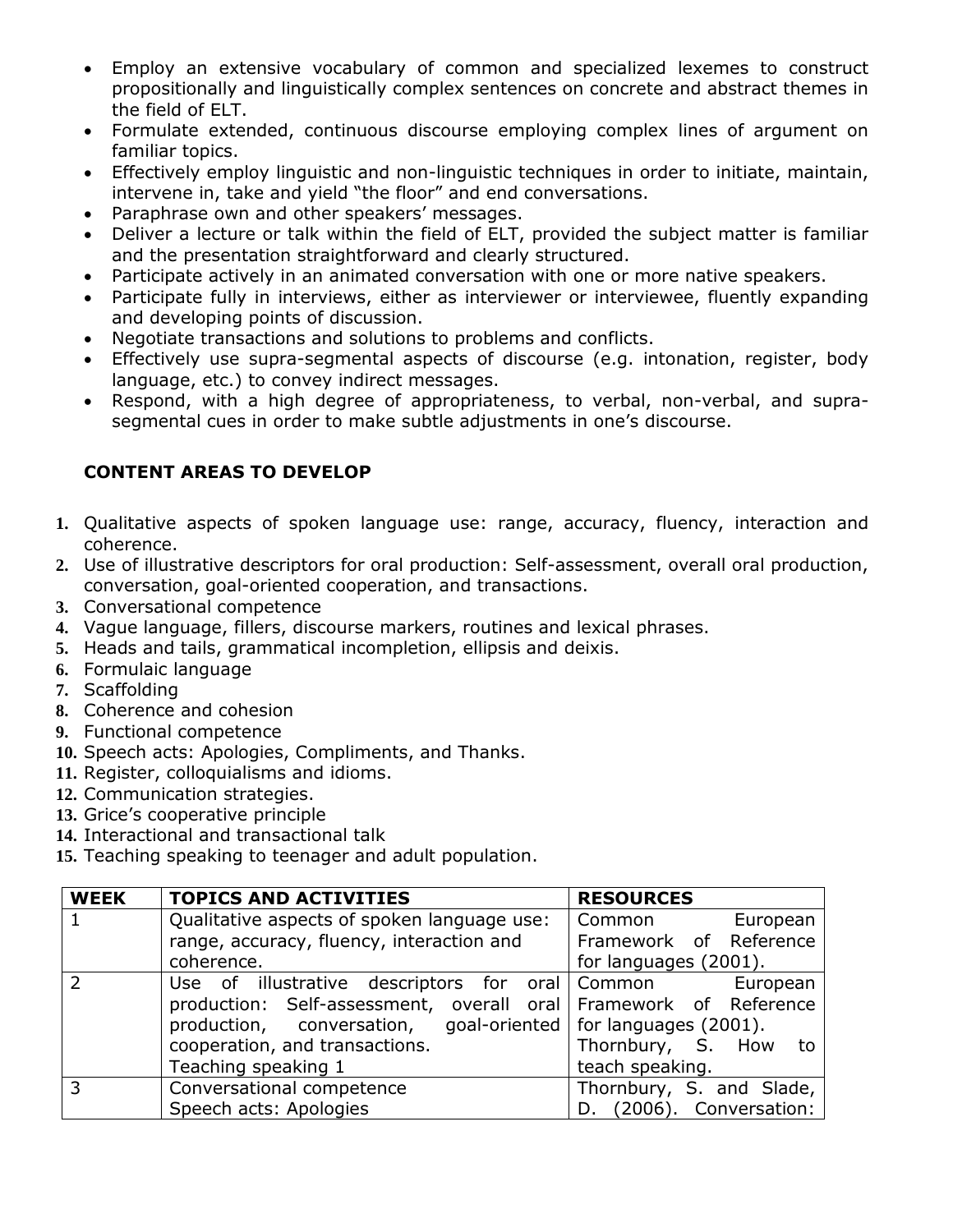|                |                                             | From description<br>to<br>pedagogy. CUP |
|----------------|---------------------------------------------|-----------------------------------------|
| $\overline{4}$ |                                             |                                         |
|                | Vague language, fillers, discourse markers, | Thornbury, S. and Slade,                |
|                | routines and lexical phrases.               | D. (2006). Conversation:                |
|                |                                             | description<br>From<br>to               |
|                |                                             | pedagogy. CUP                           |
| 5              | First partial exam                          |                                         |
| $\overline{6}$ | Heads and tails, grammatical incompletion,  | Thornbury, S. and Slade,                |
|                | ellipsis and deixis.                        | D. (2006). Conversation:                |
|                | Teaching speaking 2                         | From description<br>to                  |
|                |                                             | pedagogy. CUP                           |
|                |                                             | Thornbury, S. How<br>to                 |
|                |                                             | teach speaking.                         |
| $\overline{7}$ | Formulaic language                          | Thornbury, S. and Slade,                |
|                | Speech acts: Compliments                    | D. (2006). Conversation:                |
|                |                                             | From<br>description<br>to               |
|                |                                             | pedagogy. CUP                           |
| 8              | Scaffolding                                 | Thornbury, S. and Slade,                |
|                | Teaching speaking 3                         | D. (2006). Conversation:                |
|                |                                             | description<br>From<br>to               |
|                |                                             | pedagogy. CUP                           |
|                |                                             | Thornbury, S. How<br>to                 |
|                |                                             | teach speaking.                         |
| 9              | Coherence and cohesion                      | Thornbury, S. and Slade,                |
|                |                                             | D. (2006). Conversation:                |
|                |                                             | From description<br>to                  |
|                |                                             | pedagogy. CUP                           |
| 10             | Functional competence                       | <b>CEFRL (2001)</b>                     |
| 11             | Second partial exam                         |                                         |
| 12             | Register, colloquialisms and idioms.        | Thornbury, S. and Slade,                |
|                | Speech acts: Thanks                         | D. (2006). Conversation:                |
|                |                                             | From<br>description<br>to               |
|                |                                             | pedagogy. CUP                           |
| 13             | Communication strategies.                   | Thornbury, S. and Slade,                |
|                | Teaching speaking 4                         | D. (2006). Conversation:                |
|                |                                             | From<br>description<br>to               |
|                |                                             | pedagogy. CUP                           |
|                |                                             | Thornbury, S.<br>How<br>to              |
|                |                                             | teach speaking.                         |
| 14             | Grice's cooperative principle               | Suggested by the teacher                |
| 15             | Interactional and transactional talk        | Richards, J.C. Developing               |
|                | Teaching speaking 5                         | classroom speaking                      |
|                |                                             | activities: From theory to              |
|                |                                             | practice.                               |
|                |                                             |                                         |
| 16             | Final exam                                  |                                         |

**\*** The date for the final exam is to be decided depending on the course development and time issues

The timetable above presented can be subject of modification based on situations that may arouse in the university.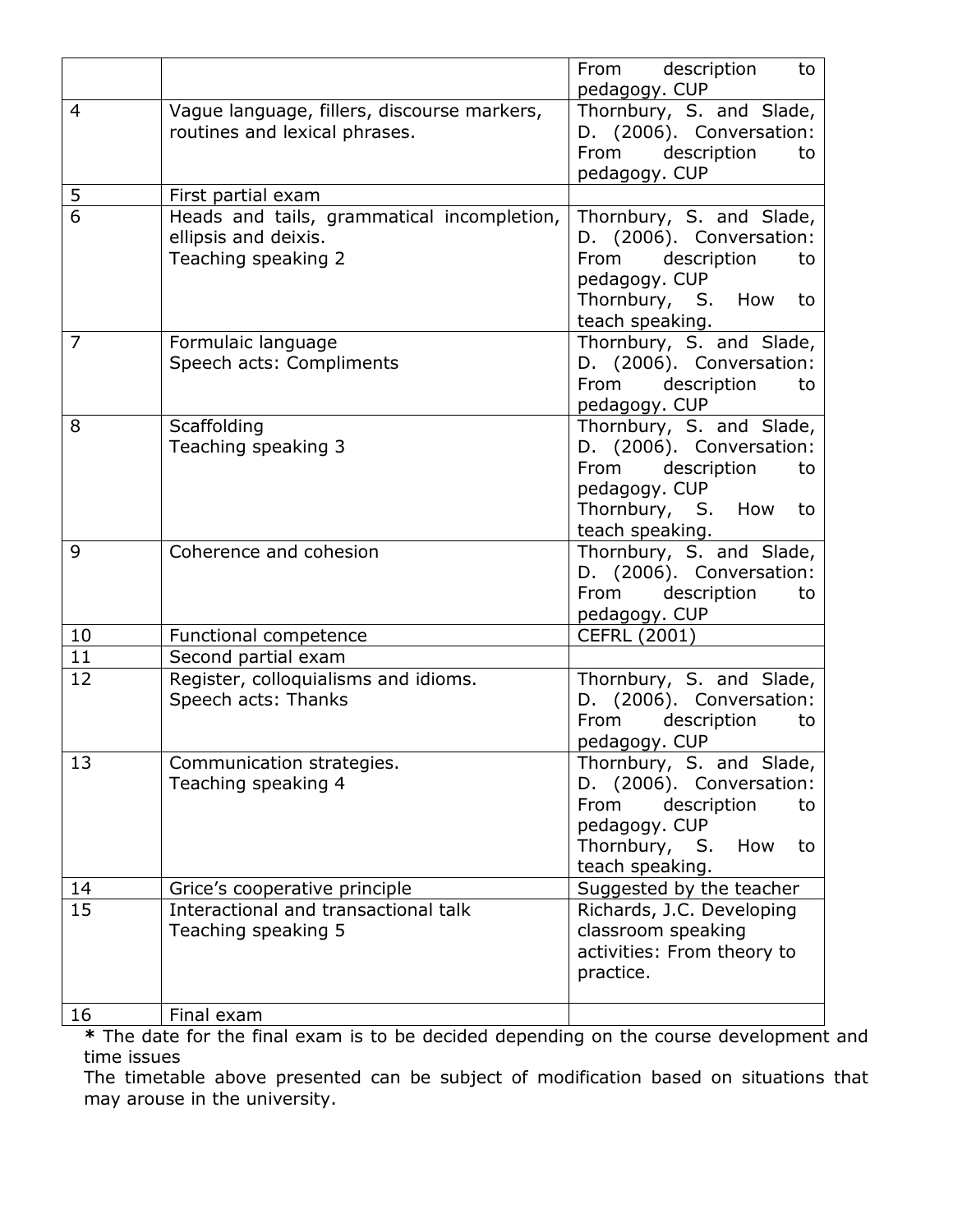## **METHODOLOGY**

The methodology to be used in the course is based on the direct approach proposed by Richards (1990 in Thornbury and Slade, 2006), which focuses on the explicit teaching and awareness of conversational aspects to be identified, analysed and further used in real life. There is a high level of awareness regarding elements of oral discourse and the conversational skill. The program is also aligned with the top-down approach explained by Thornbury as the theoretical analysis of oral text after it is heard or performed, applied in a triad of *instruction, exposure and practice* , not necessarily in that order.

Students will be exposed to communicative situations in which they will interact with specific purposes. Some interactions are prepared in advance, while others will foster spontaneous speech. For the pedagogical component, students will plan and present guided speaking lessons.

Students will develop their conversational and pedagogical skills through:

- Spontaneous and prepared speeches.
- Role plays and real plays.
- Voice and video recording of oral performance.
- Forum and debates.
- Teachers' and learners' presentation regarding theoretical input.
- Games brought by the teacher and groups of students to be implemented in class.
- Lesson planning and performance

#### **EVALUATION**

Three types of evaluation will be implemented during the course:

- Formative evaluation: this will be an ongoing process and students are expected to take control of their own learning.
- Summative evaluation: this includes quantitative data on what students have achieved.
- Metacognitive evaluation: students are expected to reflect on their own learning.

| First partial evaluation: Theory, pedagogy and oral 20%<br>performance    |  |  |  |  |  |  |
|---------------------------------------------------------------------------|--|--|--|--|--|--|
| Second partial evaluation: Theory, pedagogy and oral   25%<br>performance |  |  |  |  |  |  |
| Final evaluation: Theory, pedagogy and oral 30%<br>performance            |  |  |  |  |  |  |
| In and out of class work (before week eight)                              |  |  |  |  |  |  |
| In and out of class work (after week eight)                               |  |  |  |  |  |  |

The criteria for assigning numerical grades will be as follows:

|          | 0.0 Not presented or not accepted        | $3.5 - 3.9$ | Satisfactory (average) in            |
|----------|------------------------------------------|-------------|--------------------------------------|
| quality  |                                          |             |                                      |
|          | $1.0 - 2.9$ Presented but below-standard |             | $4.0 - 4.4$ Above-average in quality |
|          | $3.0 - 3.4$ Achieves minimum standards   | $4.5 - 5.0$ | Excellent (of the highest            |
| quality) |                                          |             |                                      |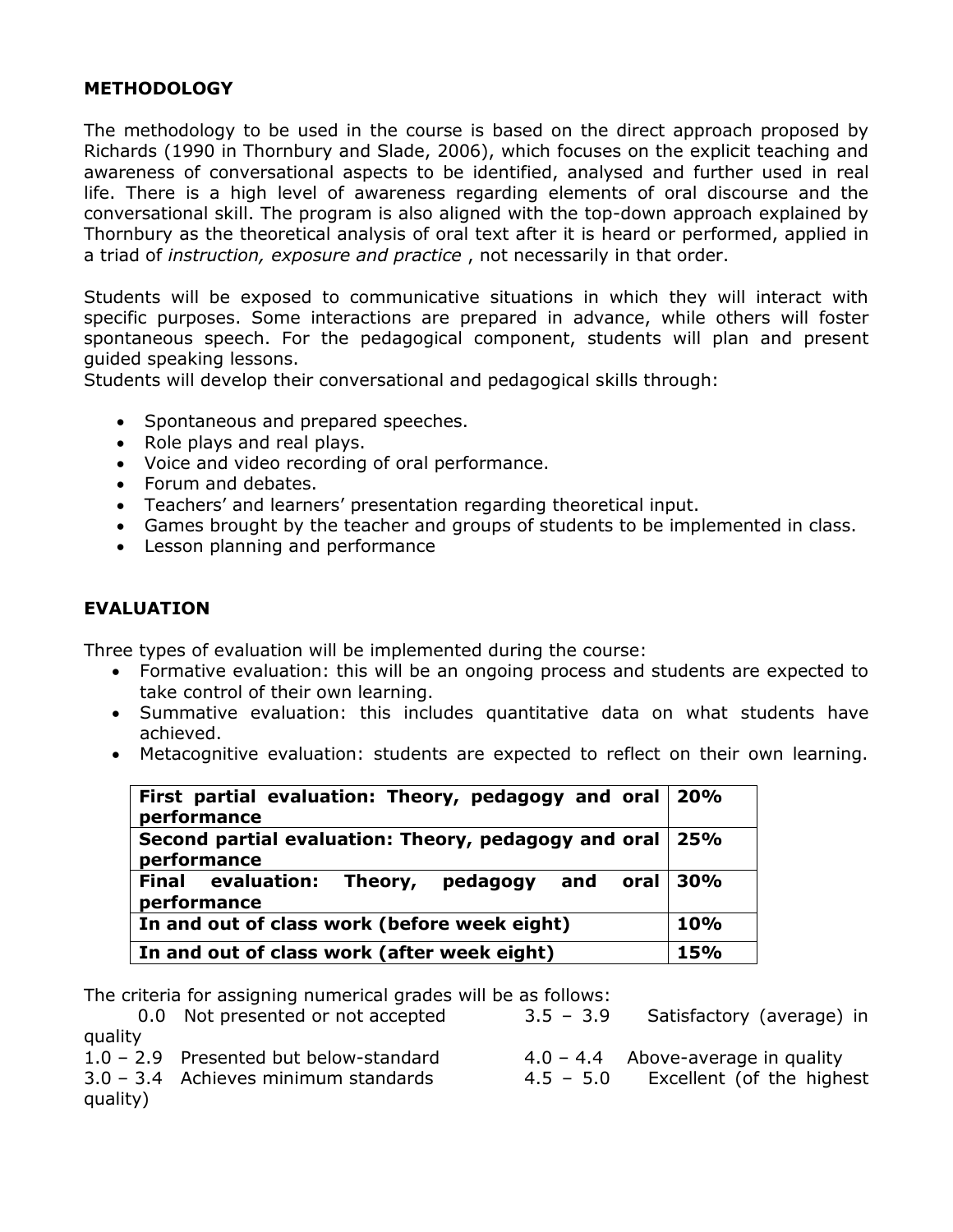Students will evaluate and reflect upon their own learning and that of their peers, and will evaluate the efficacy of the course by completing one or more **questionnaires**.

# **COURSE MATERIALS**

- Monolingual Dictionary.
- Worksheets designed and proposed by the course teachers.
- Course blog http://conversation-lli.blogspot.com/
- Educational Internet resources:
	- o [www.eslvideo.com](http://www.eslvideo.com/)
	- o <https://voicethread.com/>
	- o [www.goanimate.com](http://www.goanimate.com/)

## **STUDENT PROFILE**

- An autonomous learner who is aware of the responsibility he/she has in his/her learning process within and outside the classroom.

- A student with attitudes that reflect respect and tolerance for himself/herself, his/her peers, teachers and academic processes in the academic program.

- A student who recognizes and appreciates the class sessions as crucial to their own linguistic and professional development.

- An active, reactive and proactive student who views the teaching practicum in the courses in which he/she participates, as an experience toward his/her own training as an English teacher to be.

- A student who uses the English language appropriately as a means of oral and written communication with others in his/her context.

## **COURSE POLICIES:**

 Attendance policy: Your active participation is essential in the class. Thus, if you miss classes, it is your responsibility to get updated with your classmates and hand in any due assignment on the dates established. An absence is not a reason for time extensions in the presentation of homework.

 Use of electronic devices: Absolutely no use of electronic devices such as tablets, laptops, mobile phones, etc. is permitted during class time for purposes different to academic ones. That is, educational tools can be used, but actions like chatting, posting on social networks, texting, pinning, etc. are prohibited. Besides, despite the fact that technological devices could be used, your full attention to the class is requested.

 Late work: No late work will be received during the semester except when the student provides a medical or university excuse, which must be verified by the department of Bienestar Universitario before submission. If you miss a class due to institutional permissions, you must notify the instructor at least two weeks before the event providing the proper documentation.

 Requests and inquiries: Show respect whenever you request or ask something to the professor in both oral and written interaction (e-mail). Wait until the classes end to talk to the professor about personal issues. Do not do it starting the class or during it.